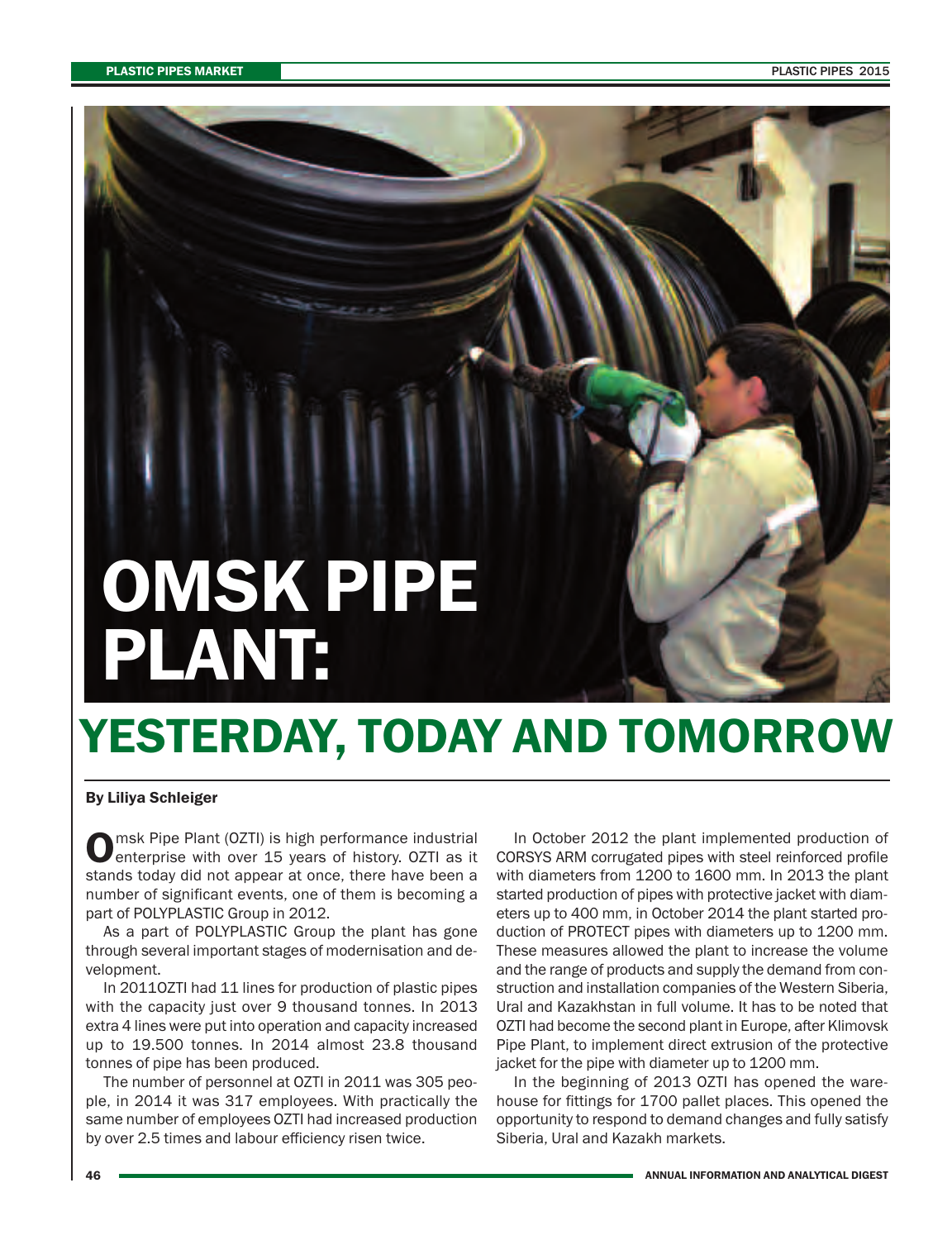OZTI modernised the equipment for production of pipe with PU foam insulation, they bought high pressure casting unit for PU foam moulding, shot blasting unit for steel pipes up to 1200 mm, corona treatment unit for internal surface of jacket pipes that allowed to improve the quality of the produce, increase the competitiveness and make OZTI become one of a few top Russian high quality producers.

### **Production of the manholes is the new field**

PE manholes production has become one of important and prospective area for OZTI. In the beginning, the area for production of manholes was only no more than 40 sq.metres with 2 people. In 2012 OZTI produced 16 manholes. A year later the production was increased to 280 manholes, in 2014 it reached 736. Most of the manholes were made to order. We can confidently say that PE manholes are modern, reliable, long lasting. They gained good reputation amongst the customer and have taken the niche in the Western Siberian market.

### **Quality is our priority**

Quality control is imperative at all stages of production and requirement towards maintaining and improving the quality of final goods are strictly followed. The plant started construction of its own hydraulic laboratory, which will have modern equipment for testing of plastic pipes.